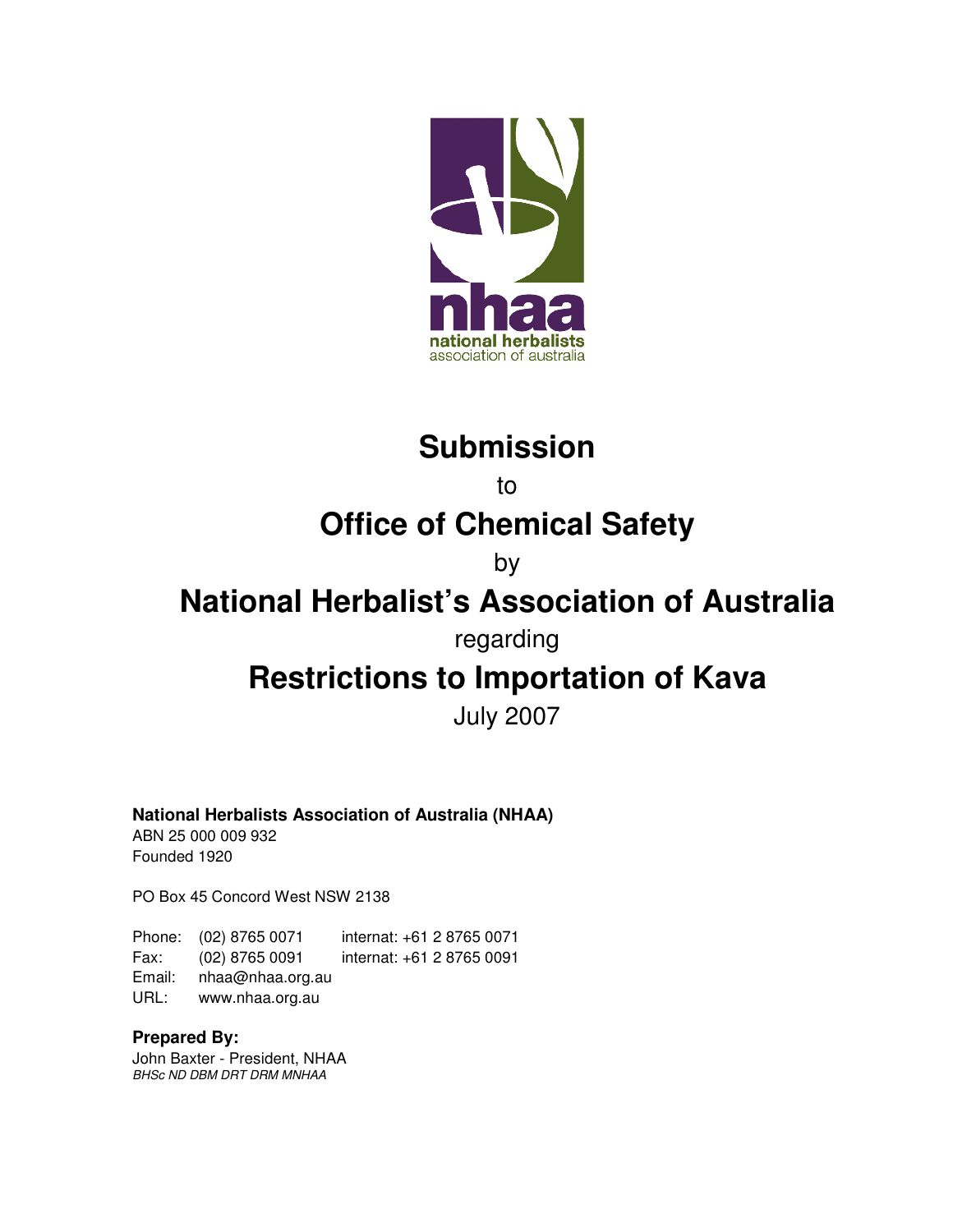

### **Contents**

### **Executive Summary**

- This document has been prepared by the National Herbalists Association of Australia (NHAA), which has represented the interests of professional Western Herbalists Medicine (WHM) practitioners and Naturopaths in Australia since 1920.
- The NHAA considers that Kava (Piper methysticum) should be available to qualified practitioners via licensed importers able to supply certificates of analysis for the herb, to ensure that the supplied dry plant materials meets TGA requirements in respect to whole or peeled root only.
- The NHAA believes that Herbalists recognised by the Australian Tax Office as members of professional associations or holders of a Therapeutic Goods Administration advertising exemption certificate should be recognised by the Office of Chemical Safety as persons allowed to access Kava from licensed importers, for medicinal use.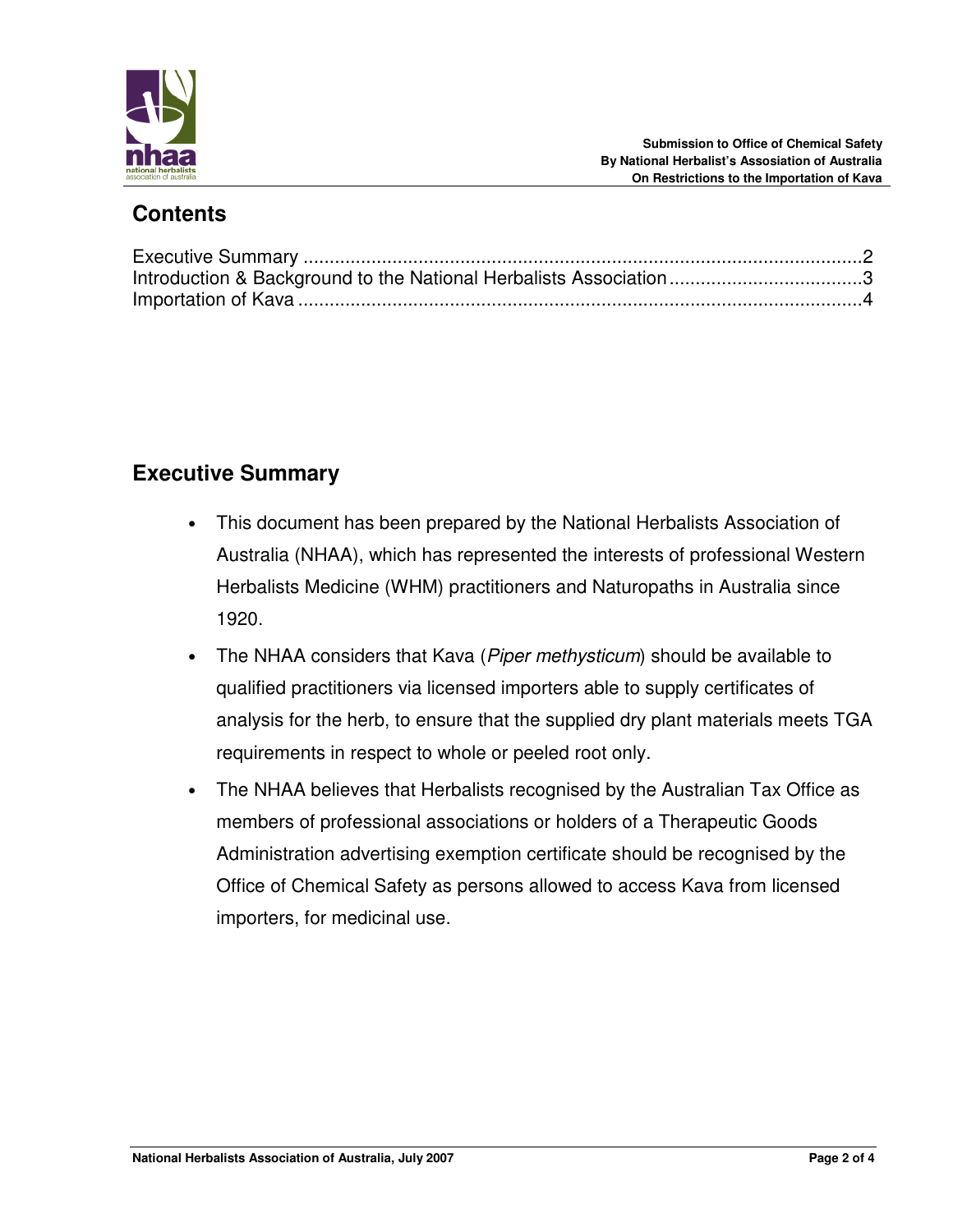

### **Introduction and Background to the National Herbalists Association of Australia**

The NHAA is the key professional Association representing appropriately qualified Western Herbalists and Naturopaths using herbal medicines as their primary treatment modality. It is the oldest professional association of complementary therapists, founded in 1920, with a current full membership of 936 (our total membership is 1461 including student and companion members). This represents approximately one third of practising Herbalists and Naturopaths in Australia. The NHAA is the only national professional association specifically concerned with the practice and education of Western Herbal Medicine (WHM). Details of the Constitution and the Code of Ethics and Standards of Practice of the Association are detailed in Attachments 1 & 2.

The primary aims of the NHAA include to:

- Promote, protect and encourage the study, practice and knowledge of medical herbalism.
- Disseminate such knowledge by talks, seminars and publications.
- Encourage the highest ideals of professional and ethical standards.
- Promote herbal medicine within the community as a safe and effective treatment option.

The Full Membership of the Association elects the Board of Directors of the NHAA, with each member serving a two-year voluntary (unpaid) term after which they may stand for re-election.

Full members of the NHAA have completed training in Western Herbal Medicine sufficient to meet the educational standards as determined by the Examiners of the Board in consultation with tertiary education institutions (standards based on but exceeding the requirements of the NSW Health Training Package), and must adhere to a comprehensive Code of Ethics and Continuing Professional Education (CPE) program.

Since its inception, the NHAA and its members have been at the forefront of herbal medicine and have been influential in areas ranging from education and practice standards, to government regulation and industry standards. The NHAA has a strong commitment to achieving high educational standards in herbal medicine practice and supports regulation of the profession.

Membership is mainly practitioners of Western Herbal Medicine including Naturopaths who choose to use herbal medicine as their major modality of practise.